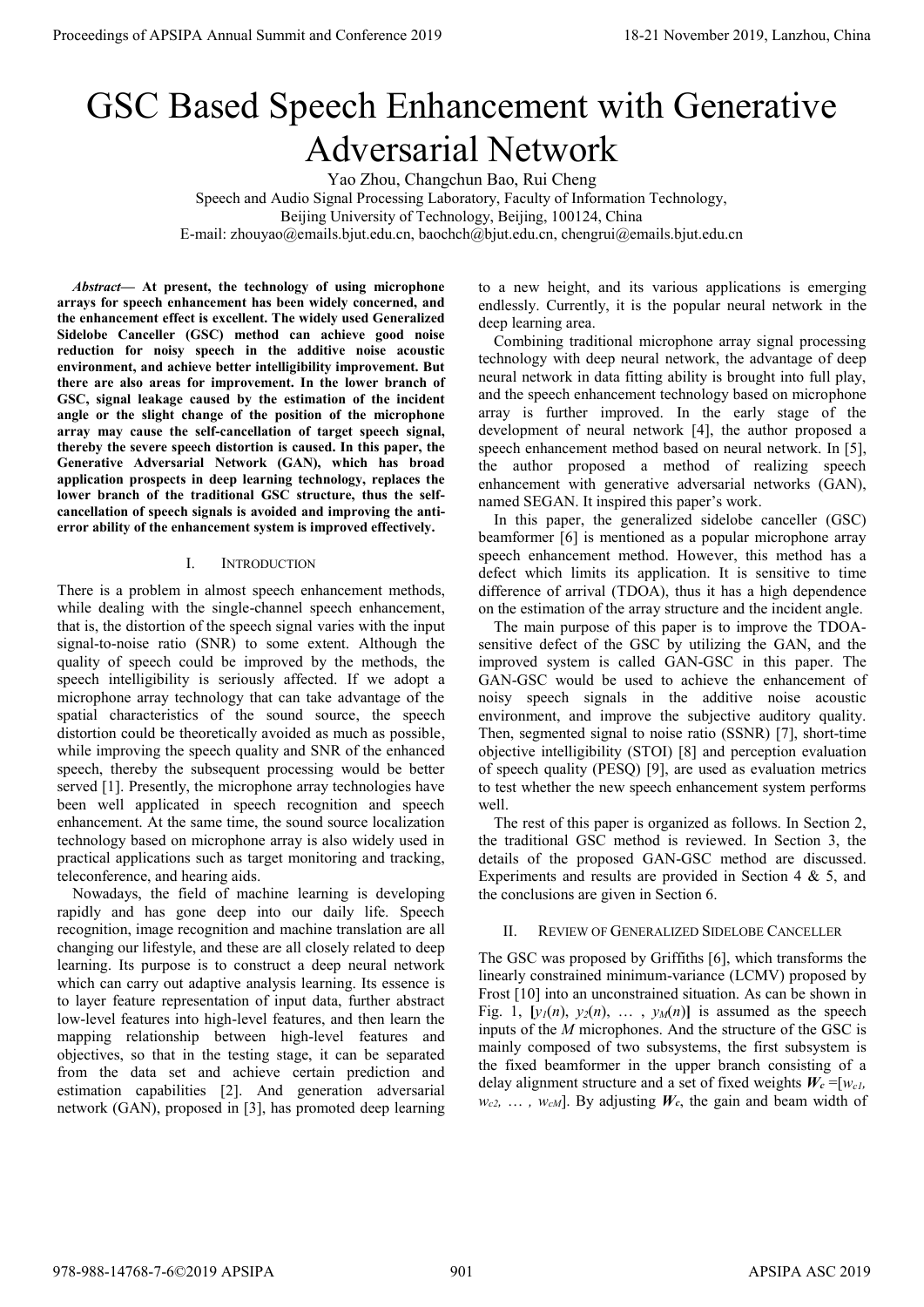the fixed beamformer can be controlled. The second subsystem is the blocking matrix *B* in the lower branch, which used to estimate the noise component. The output of the two subsystems are used for adaptive cancellation by adaptive canceller with a coefficient matrix  $W_a$  to get the enhanced speech. In [6], traditional least mean square (LMS) algorithm [11] is used to obtain the adaptive weights  $W_a$ . It is clear that  $y_a(n)$  is the output of the fixed beamformer, where  $y_z(n)$  denotes the noise component in  $y_a(n)$ , and  $y_o(n)$  is the enhanced speech.



Fig. 1 The structure of the GSC

In this paper, the fixed beamformer with delay-and-sum (DS) [12] is used in the upper branch. And the blocking matrix in the lower branch is designed as follows<br>  $\begin{bmatrix} 1 & -1 & 0 & \cdots & 0 \end{bmatrix}$ 

$$
\mathbf{B}^H = \begin{bmatrix} 1 & -1 & 0 & \cdots & & & 0 \\ 0 & 1 & -1 & \cdots & & & 0 \\ \vdots & & \ddots & & \vdots & & & \\ 0 & 0 & 0 & \cdots & & 1 & 0 \\ 0 & 0 & 0 & \cdots & & & -1 \end{bmatrix}
$$
 (1)

The adaptive cancellation process of the two outputs of the

system can be expressed as  
\n
$$
W_a = \min_{W_a} \{ [y_a - BW_a]^H R_{y_a y_b} [y_a - BW_a] \}.
$$
\n(2)

where  $y_a$  represents the output of the fixed beamformer,  $R_{y_o y_o}$ represents the autocorrelation matrix of final output. In order to avoid computational complexity of derivative operation, the normalized least mean square (NLMS) [13] error is used for approximation, i.e.

$$
W_a(n+1) = W_a(n) + \mu(n)e(n)B^H y(n)
$$
 (3)

$$
\mu(n) = \frac{\beta}{P_x + \alpha}, P_x = (\boldsymbol{B}^H \boldsymbol{y}(n))^T \boldsymbol{B}^H \boldsymbol{y}(n) .
$$
 (4)

where  $y(n)$  denotes multichannel inputs,  $\mu(n)$  means the variable step size of the NLMS, and *e*(*n*) corresponds to the final outputs  $y_o(n)$  shown in Fig. 1. It can be deduced that the  $B<sup>H</sup>y(n)$  means the input of adaptive process, and  $P<sub>x</sub>$  is the energy of input data.  $\beta$  is a positive real scale factor, and  $\alpha$  is a small value to avoid infinite  $\mu(n)$  when  $P_x$  is zero.

From the above deduction, we can find that if the compensation error of time delay exists, the multi-channel signals are not aligned. When the signals pass through the blocking matrix, there will be a correlation component with the pure speech in the residual signal. This will cause the cancellation of the pure speech in the fixed beamforming output of the upper branch in the multi-channel canceller. The phenomenon of signal self-cancellation makes the signal seriously distorted and the enhancement quality degraded.

#### III. GSC BEAMFORMING BASED ON THE GAN

#### *A. Overview of the GAN-GSC*

In this paper, in order to overcome the shortage of the GSC, the generator of the GAN is used to replace lower branch portion of the GSC, as shown in Fig. 2. The upper branch is the same as the GSC, i.e., a DS beamformer. The generator of the GAN is used to estimate  $\hat{y}_z(n)$ , that is the noise component in  $y_a(n)$ . By a subtraction operation, the final enhanced output of the system  $y<sub>o</sub>(n)$  can be obtained. The proposed structure of the GSC beamforming based on the GAN is named as GAN-GSC.



Fig. 2. The structure of the GAN-GSC speech enhancement system

#### *B. The Proposed GAN*

The traditional GAN is a type of generation model with two modules in its network, one of them is *G* (Generator) network. The other one is *D* (Discrimination) network. This model greatly absorbs the idea of game theory, and the two networks play each other for the desired effect. The *D* network intents to be able to correctly discriminate whether the input data is from a real sample or a forged sample generated by a *G* network through continuous training. The purpose of the *G* network is to generate data that is very close to the real sample through continuous training, so that the *D* network cannot distinguish the authenticity [3]. The mathematical Proceeding of APSIPA Annual Summit and Conference 2019)<br>
Its Conference 2019 and Conference 2019 and Conference 2019 and Conference 2019 and Conference 2019 and Conference 2019<br>
Its Conference 2019 and Conference 2019 and

description of this process can be expressed as  
\n
$$
\min_{G} \max_{D} V(G, D) = E_{x \sim P_{data}(x)} [\log(D(x))] +
$$
\n
$$
E_{z \sim P(z)} [1 - \log D(G(z))]
$$
\n(5)

The cross-loss entropy is used as loss function of the traditional GAN. In order to make the network easier to achieve balance and get more accurate estimation results, the loss-sensitive generative adversarial network (LSGAN) proposed in [14] is considered in this paper. The loss function is changed into least squares, so the loss functions of *D* and *G*  are shown in (6) and (7), respectively.<br>  $\min_{\mathbf{m}} V_{ls}(D) = 0.5 E_{x \sim P_{data}(x)} [(D(x) - 1)^2]$ 

$$
\min_{D} V_{ls}(D) = 0.5 E_{x \sim P_{data}(x)} [(D(x) - 1)^{2}]
$$
  
+0.5 E\_{z \sim P(z)} [(D(G(z)))^{2}]. (6)

$$
\min_{G} V_{ls}(G) = 0.5 E_{z \sim P(z)} [(D(G(z)) - 1)^{2}]. \tag{7}
$$

The input matrix is related to three values, namely *M*, *K*, and 2. The digit 2 denotes two items,  $A(n, k)$  and  $\Psi(n, k)$ , which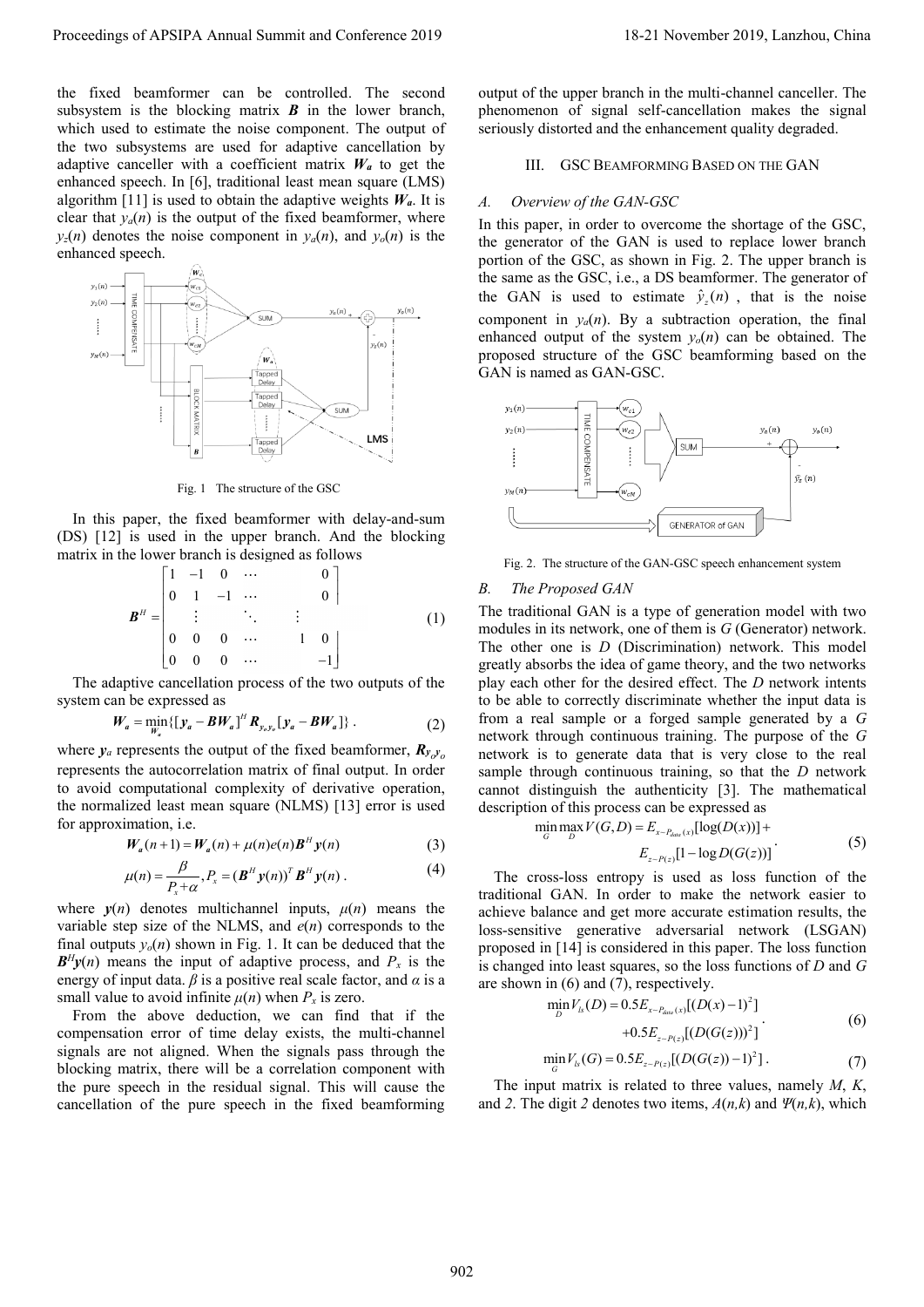are the amplitude and phase of short-time Fourier transform (STFT) of the noisy multichannel speech  $y(n)$ . Here, *n* is the frame index, *k* is the frequency bin index. The *M* is the number of microphones, and the *K* is the total number of frequency bins. So, considering the idea in [15], the convolutional neural networks (CNN) structure is used in the generator (*G*) to capture the high-level information from input features, shown in the Fig. 3. The size of the convolutional kernel is  $2 \times 1$ , and the strides is 1. In order to better extract spatial information of input multi-channel features, the input matrix, convolution kernel and strides are all small. LeakReLU [16] is used as the active function for all layers. Dropout regularization [17] with a probability of 0.8 is utilized in full connected layers. Proceedings of APSIPA Annual Summit and Conference 2019<br>
Surveye of APSIPA Annual Summit and Conference 2019<br>
Distribution of the Conference 2019<br>
Distribution of the Conference 2019<br>
Distribution of the Conference 2019<br>



Fig. 3. Generator structure

In order to enhance speech more effectively, we use mask as the target of the G network. So, both the ideal mask and the estimated mask are applied as inputs of discriminator (*D*) network. Depicted in Fig. 4, it consists of four full connected layers, with dropout regularization and LeakReLU active function. At the final, sigmoid [18] function is employed in the output layer.



Fig. 4. Discriminator structure

#### *C. Speech Enhancement Based on the GAN-GSC*

In this paper, the proposed GAN is used for GSC-based speech enhancement. For obtaining the estimated value of the required noise component, a method based on Time-Frequency (T-F) mask is used. CNN-based generator G in the GAN is used to estimate the ideal ratio mask (IRM) of noise components. Its mathematic definition is proposed in [19], i.e.

$$
M_{\scriptscriptstyle{IRM}}(n,k) = \frac{|Y_z(n,k)|}{|S(n,k) + Y_z(n,k)|}.
$$
 (8)

where  $S(n,k)$  is the STFT of the desired speech, and  $Y_z(n,k)$  is the STFT of the noise signal in the output of fixed beamformer.

So, the STFT of noise components could be obtained by multiplying  $M_{IRM}(n,k)$  with the STFT value  $Y_a(n,k)$  of the output of fixed beamformer. Then, doing an inverse STFT, the estimated target noise component  $\hat{y}_z(n)$  is obtained as follows.

$$
\hat{Y}_z(n,k) = \hat{M}_{RM}(n,k)Y_a(n,k) \,. \tag{9}
$$

By subtracting the estimated noise signal  $\hat{y}_z(n)$  from the fixed beamformer outputs  $y_a(n)$ , the enhanced speech signal  $\hat{s}(n)$  is given as follows.

$$
\hat{s}(n) = y_a(n) - \hat{y}_z(n) \,. \tag{10}
$$

## IV. THE SETTING OF THE DATA

#### *A. The Signal Model*

As can be shown in Fig.5, a uniform linear array of 16 unidirectional microphones is applied in this paper for speech enhancement in the condition of far-field single-target speech sources with additive noise and no reverberation acoustic model.



Fig. 5. Uniform linear microphone array and Far-field incidence structure.

The matheamtical modeling of this acoustic structure is described in (11).  $s(n)$  denotes the target speech,  $v_m(n)$  denotes the additive noise of the  $m^{th}$  microphone, and  $y_m(n)$  denotes the noisy input signal of the *mth* microphone, Φ is the incident angel,  $F_m(\Phi)$  denotes the TDOA, *t* denotes the fixed propagation delay, *d* denotes the distance between the adjacent microphones.

$$
y_m(n) = S[n - t - F_m(\Phi)] + v_m(n).
$$
 (11)

The most prominent feature of the GAN is that it can achieve unsupervised learning and get target output by using unlabeled noise input. In the experiment of this paper, the input is tagged, which is more similar to the conditional GAN. Considering that the input and output of the GAN in this paper are noise components, the conditional information of input term in the classical GAN with the condition is omitted. Here, the discriminant network part can be understood as a loss function requiring the training.

## *B. The Setting of Acoustic Environment*

The direction of incidence of the speech source is assumed to arrange from  $70^{\circ}$  to  $110^{\circ}$ , indicating that the speaker is facing the microphone array, white noise is set at 60°, pink noise is presumed at 150°, and Babble noise is used to denote the voice of discussion existing at the directions from  $0^{\circ}$  to 180°. Mix all the noises together and apply it to the microphone in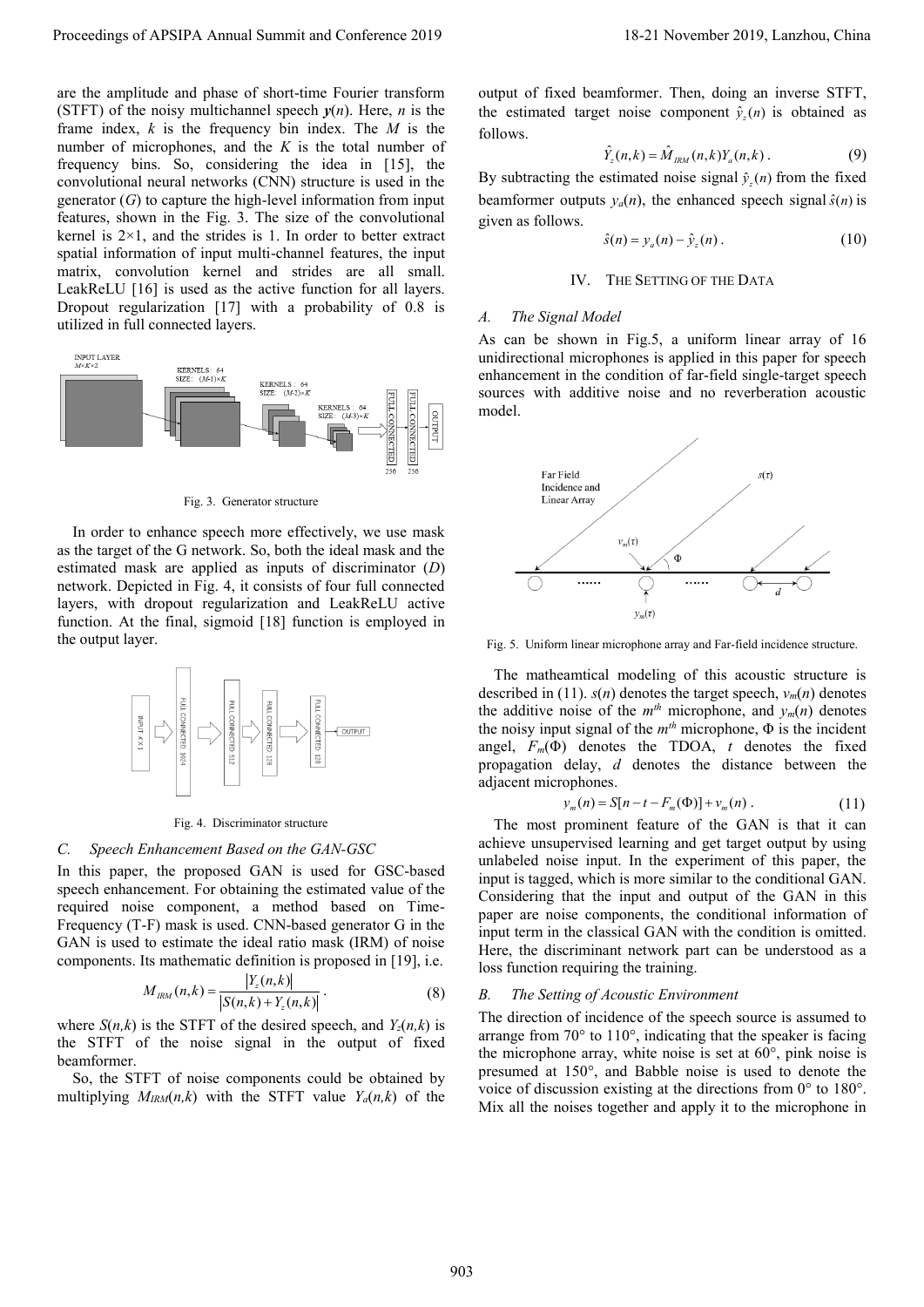accordance with the specified SNR. Three kinds of input SNR levels (0dB, 5dB, and 10dB) are considered.

# *C. The Setting of the Training and Test Data*

As a widely used speech database TIMIT corpus [20] is applied to experiments. And at the same time, the noise to be used will be obtained from the NOISE92 library [21]. The incident angles of 40 speech segments randomly chosen from TIMIT, are chosen from  $70^{\circ}$  to  $110^{\circ}$  in step of  $5^{\circ}$ . Simultaneously, one of 6 angles evenly from  $0^{\circ}$  to  $180^{\circ}$  are selected as the position of Babble noise.

While generating test data, incident angles and speech segments all are chosen randomly for better detection the practicality of the enhancement system.

# V. EXPERIMENTS AND RESULTS

After training the neural network to a good performance, a series of tests are conducted to observe the enhancement effect of the GAN-GSC.

# *A. The Comparison of the GAN-GSC and GSC*

This experiment will compare the performance of the traditional GSC (named as GSC) and GAN-GSC. Three segments of noisy multi-channel speech are randomly selected from the test set, and then, enhanced by the GAN-GSC and GSC, respectively. Table 1 shows the average results of the SSNR [7], PESQ [9] and STOI [8] performance, the last column in the Table.1 shows the improvement of the proposed GAN-GSC versus the GSC.

Table. 1. The average results of the quality and intelligibility test

|             | <b>SNR</b>               | <b>Noisy</b> | GSC   | GAN-<br>GSC | Impro. |
|-------------|--------------------------|--------------|-------|-------------|--------|
| <b>SSNR</b> | $\theta$                 | $-19.308$    | 4.744 | 5.211       | 0.467  |
|             | 5                        | $-14.298$    | 2.968 | 4.338       | 1.370  |
|             | 10                       | $-9.337$     | 1.005 | 4.433       | 3.428  |
| <b>PESO</b> | $\theta$                 | 1.532        | 2.223 | 2.258       | 0.035  |
|             | $\overline{\phantom{0}}$ | 1.877        | 2.456 | 2.639       | 0.183  |
|             | 10                       | 2.248        | 2.643 | 2.946       | 0.303  |
| <b>STOI</b> | $\theta$                 | 0.696        | 0.815 | 0.821       | 0.006  |
|             | 5                        | 0.803        | 0.874 | 0.881       | 0.007  |
|             | 10                       | 0.896        | 0.924 | 0.934       | 0.010  |

For better observation of the enhancement result, speech waveform and spectrograms (SNR=5dB) are shown in Fig. 6 and Fig.7, respectively. Here, all waveforms in Fig. 6 are normalized.









Fig. 7 Spectrogram comparison

From the Table. 1, Fig. 6 and Fig. 7, obviously, the quality and intelligibility of the speech enhanced by the proposed method are higher than those enhanced by the traditional GSC method. It can also be found that as the SNR increases, the improvement of the quality and intelligibility are more obvious. This is because the higher the SNR, the more obvious the characteristics of the speech signal, and the easier it is to learn for neural networks.

# *B. Error Tolerance Test*

For testing effectiveness of the proposed method for the shortage of the GSC, the incident angle errors are artificially set. The variation of the quality parameters of the speech enhanced by the two methods in the presence or absence of error is compared.

With randomly choosing speech segment and setting a 5° incident angel error, the variations of the SSNR, PESQ and STOI can be clearly seen in Fig. 8.

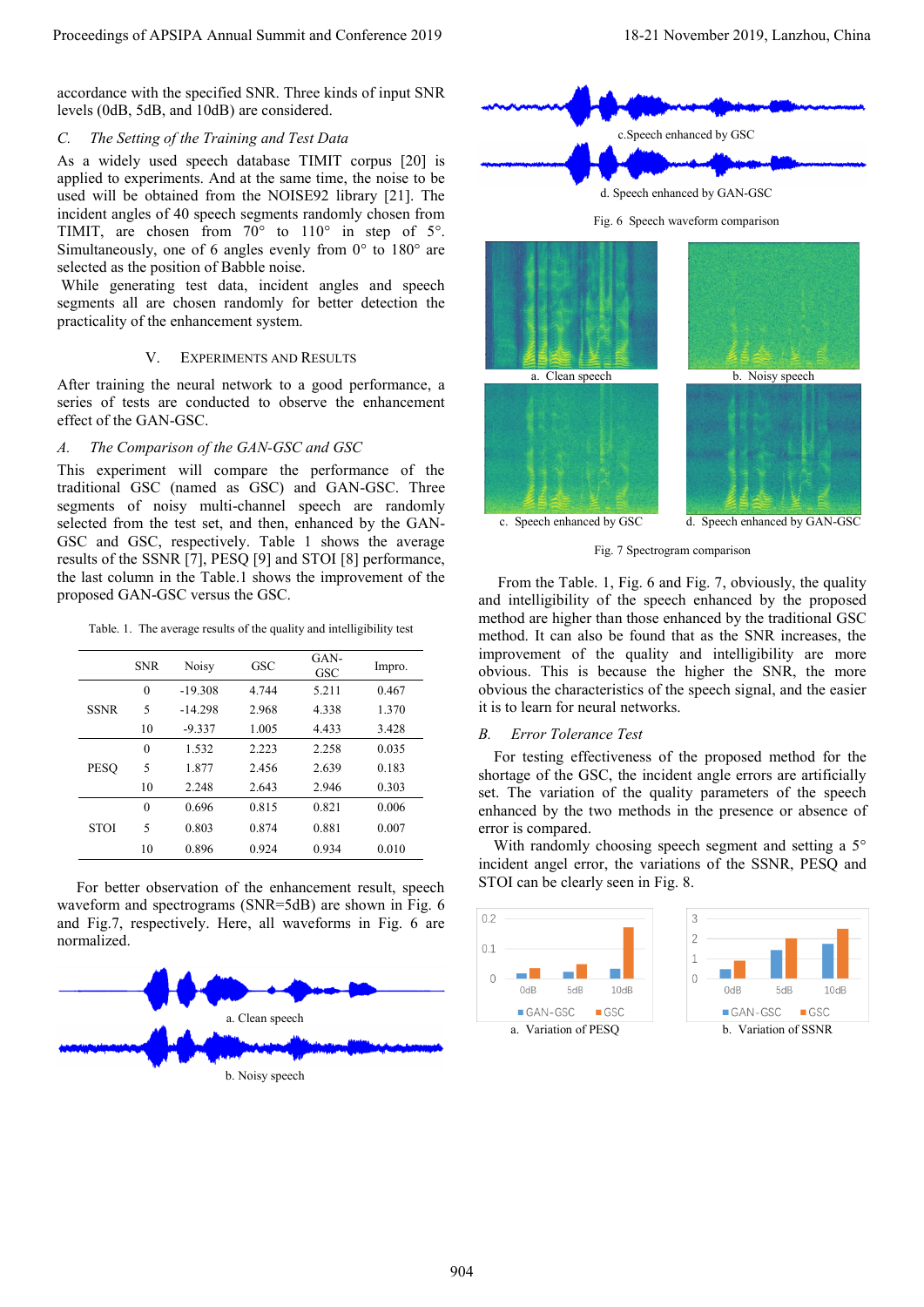

Fig. 8 Error tolerance test results

In Fig. 8, the orange color column denotes the GSC, and the blue color column denotes the GAN-GSC. It is obvious to see that orange one is much higher than blue one. Compared to the GSC, the quality of speech enhanced by the GAN-GSC generates slighter self-cancellation with the incident angel error. This means that the GAN-GSC has better error tolerance than the GSC.

In order to more intuitively observe the impact of incident angle error on the speech enhanced by the two methods, with a 5°error, the leak waveform of speech shows how serious the speech self-cancellation is, that is, the enhanced speech signal subtracted from the clean speech signal, is given below.



b. Leak waveform of speech enhanced by the GAN-GSC

Fig. 9 Leak waveform comparison

It is clear that in Fig. 9b, the speech components are much less than Fig. 9a. Thus, the enhancement performance of the GAN-GSC is much more stable. And the little residual of speech components in Fig. 9b might be caused by the attenuation of the fixed beamformer. Please note that the waveforms shown in Fig. 9 have been normalized.

At the same time, by contrasting the noise components in the enhanced speech in Fig. 9a and Fig. 9b, the noise reduction capacity of the GAN-GSC is absolutely better, whether there are incident angel errors or not.

#### VI. CONCLUSIONS

Microphone array speech enhancement technology was mainly studied in this paper. In the simulated additive noise acoustic environment, an adaptive beamformer, GSC is build. And then, aiming at the defects of the GSC, combining with the deep neural network technology, the traditional structure was improved by the GAN, and successfully achieved the enhancement of the noisy speech under different SNR levels, as well as the improvement of the subjective intelligibility. In general, it not only improved the speech enhancement performance of the traditional structure, but also better avoided the phenomenon of target speech self-cancellation in the GSC. Proceedings of APSIPA Annual Summit and Conference 2019<br>
The figure conference 2019 1 and the conference 2019 and the conference 2019 and the conference 2019 and the conference 2019 and the conference 2019 and the confere

But the corresponding problems still exist, first of all, the fixed beamforming of the upper branch in the GSC structure largely limits its performance. So, in the future, the structure of the upper branch in the GSC can be further improved or replaced it with other adaptable beamforming methods to obtain a better performance. In addition, dereverberation in speech enhancement is a very difficult problem. This paper only studied the additive noise environment and improved the ability of dealing with reverberation is insufficient. In the future research, the reverberation will also be taken into account.

#### ACKNOWLEDGMENT

This work was supported by National Natural Science Foundation of China (Grant No. 61831019, No. 61471014 and No. 61231015).

#### **REFERENCES**

- [1] Benesty, Jacob , J. Chen , and Y. Huang . "Microphone Array Signal Processing." (2008).
- [2] Hagan, Martin T , H. B. Demuth , and M. H. Beale. "Neural network design." China Machine Press, 2002.
- [3] Goodfellow, Ian J , et al. "Generative Adversarial Nets." International Conference on Neural Information Processing Systems MIT Press, 2014.
- [4] Parveen, S. , and P. Green . "Speech enhancement with missing data techniques using recurrent neural networks." IEEE International Conference on Acoustics IEEE, 2004.
- [5] Pascual S , Bonafonte A , Serrà, Joan. "SEGAN: Speech Enhancement Generative Adversarial Network." Interspeech, 2017, 3642-3646.
- [6] Griffiths L J. "An Alternative Approach to Linear Constrained Adaptive Beamforming." IEEE transactions on Antennas and Propagation, 1982, 30(1):27-34.
- [7] John H L, Bryan H, Pellom L, "An Effective Quality Evaluation Protocol For Speech Enhancement Algorithms."International Conference on Speech & Language Processing, 1988, pp. 2819- 2822.
- [8] C. H. Taal, R. C. Hendriks, R. Heusdens, and J. Jensen, "An algorithm for intelligibility prediction of time–frequency weighted noisy speech," IEEE Transactions on Audio, Speech, and Language Processing, vol. 19, no. 7, pp. 2125-2136, 2011.
- [9] "Perceptual evaluation of speech quality (PESQ): An objective method for endto-end speech quality assessment of narrow-band telephone networks and speech codecs," ITU Rec. P.862, 2001.
- [10] Frost, O. L, III. "An algorithm for linearly constrained adaptive array processing." Proceedings of the IEEE, 1972, 60(8):926- 935.
- [11] B. Widrow and M. E. Hoff, "Adaptive switching circuits," Neurocom- puting: foundations of research, pp. 123-134, 1988.
- [12] M. Brandstein and D. B. Ward, eds., Microphone Arrays: Signal Processing Techniques and Applications. Berlin, Germany: Springer-Verlag, 2001.
- [13] Rupp, Markus . "The Behavior of LMS and NLMS Algorithms in the Presence of Spherically Invariant Processes." IEEE Transactions on Signal Processing 41.3(1993):1149-1160.
- [14] Qi, G.J., "Loss-Sensitive Generative Adversarial Networks on Lipschitz Densities." 2017, arXiv preprint arXiv:1701.06264.
- [15] Chakrabarty Soumitro , Wang DeLiang , Habets Emanuël. "Time-Frequency Masking Based Online Speech Enhancement with Multi-Channel Data Using Convolutional Neural